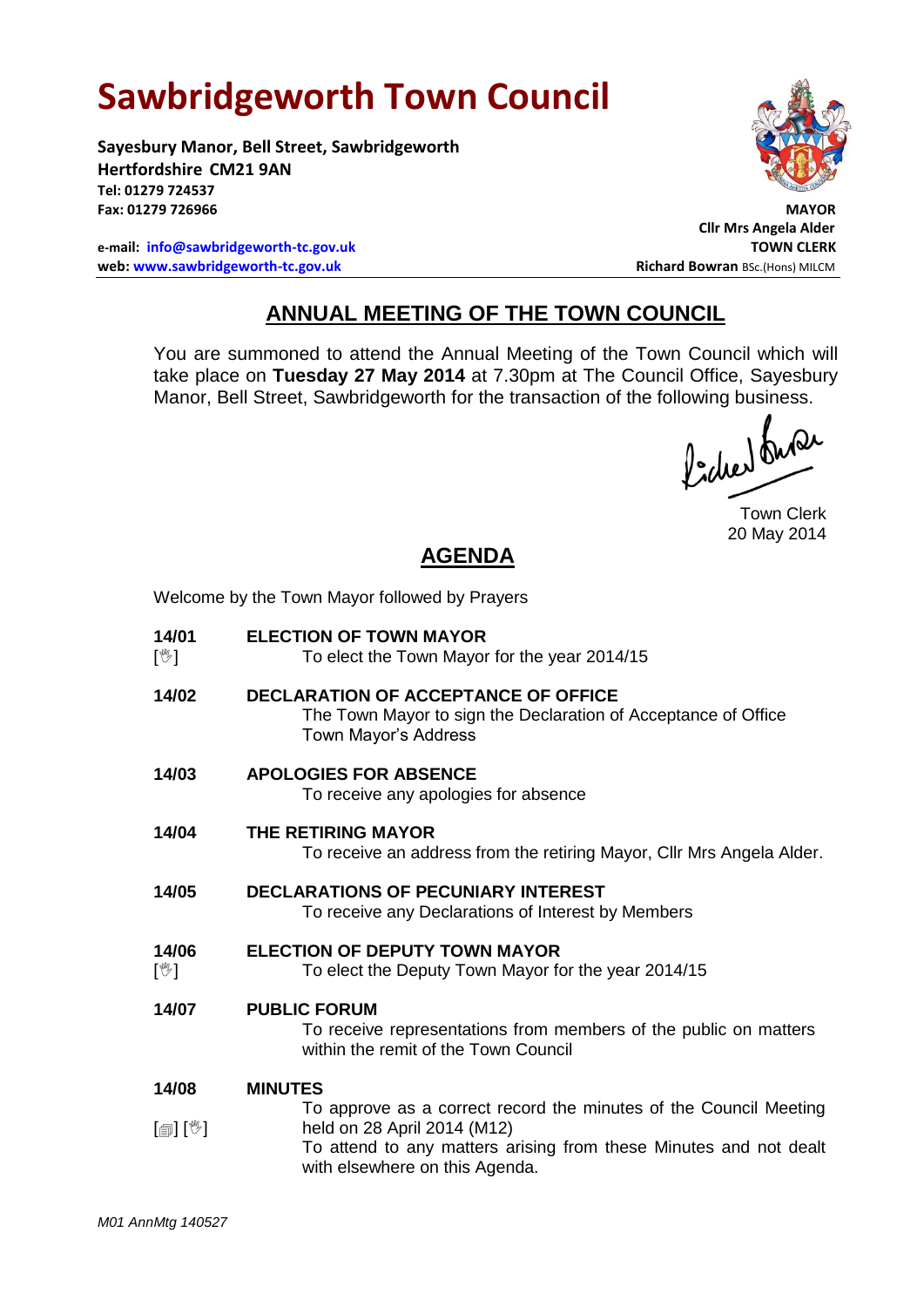| 14/09                                        | <b>PLANNING COMMITTEE</b>                                                                                       |
|----------------------------------------------|-----------------------------------------------------------------------------------------------------------------|
|                                              | To receive and note the minutes of the Planning Committee                                                       |
|                                              | Meetings held on:                                                                                               |
| $\lbrack \oplus \rbrack$<br>$[\blacksquare]$ | 28 April 2014 (P20)<br>12 May 2014 (P21)                                                                        |
|                                              |                                                                                                                 |
| 14/10                                        | <b>AMENITIES COMMITTEE</b>                                                                                      |
|                                              | To receive and note the minutes of the Amenities Committee                                                      |
|                                              | Meeting held on:                                                                                                |
| $\lbrack \oplus \rbrack$                     | 12 May 2014 (A04)<br>$\bullet$                                                                                  |
| 14/11                                        | <b>MAYOR'S CORRESPONDENCE/COMMUNICATIONS</b>                                                                    |
|                                              | To receive Mayor's appointments and communications                                                              |
|                                              |                                                                                                                 |
| 14/12                                        | <b>REPRESENTATIVES REPORTS</b><br>To receive representatives reports from:                                      |
|                                              | <b>County Councillor</b><br>$\bullet$                                                                           |
|                                              | <b>District Councillors</b><br>$\bullet$                                                                        |
|                                              | <b>Hertfordshire Police</b><br>$\bullet$                                                                        |
|                                              | <b>Other Representatives</b><br>$\bullet$                                                                       |
|                                              |                                                                                                                 |
| 14/13                                        | <b>RIVERS NURSERY SITE ORCHARD GROUP</b><br>To receive a complaint by Mr Joseph Fitzgerald, and the response by |
| $[\blacksquare]$                             | Cllr Eric Buckmaster, relating to the announcement of the cessation                                             |
|                                              | of public activities by the Rivers Nursery Site and Orchard Group.                                              |
|                                              |                                                                                                                 |
| 14/14                                        | <b>CLERK'S REPORT</b>                                                                                           |
| $[\blacksquare]$                             | Register of Members Pecuniary Interests<br>Town Action Plan 2014-18                                             |
|                                              | $\bullet$<br>Response to EHDC Preferred Option Consultation<br>٠                                                |
|                                              | Sawbobus<br>$\bullet$                                                                                           |
|                                              |                                                                                                                 |
| 14/15                                        | THE HAILEY CENTRE                                                                                               |
|                                              | 1. To receive the Hailey Centre Executive Committee Chairman's                                                  |
| $\boxdot$                                    | Report for 2013<br>[attached as Appendix A]                                                                     |
|                                              |                                                                                                                 |
| 14/16                                        | <b>SAWBRIDGEWORTH YOUNG PEOPLES RECREATION CENTRE</b>                                                           |
|                                              | 1. To receive the SYPRC Chairman of Management Committee's                                                      |
| $\lceil \circledcirc \rceil$                 | Report for 2013                                                                                                 |
|                                              | [attached as Appendix B]                                                                                        |
|                                              | 2. To appoint four Committee Members, receive details of co-opted                                               |
|                                              | committee members and elect a Chairman for the SYPRC                                                            |
|                                              | Management Committee for 2014/15                                                                                |
|                                              |                                                                                                                 |
| 14/17                                        | <b>COMMITTEES</b>                                                                                               |
| $\mathbb{D}(\mathbb{D})$                     | 1. To confirm Committee structure for the year 2014/15<br>[last year's structure attached as Appendix C]        |
|                                              |                                                                                                                 |
|                                              | 2. To confirm that the Mayor and Deputy Mayor shall be a member                                                 |
| $[\mathbb{V}]$                               | of any committee and rank pari passu with appointed committee                                                   |
|                                              | members.                                                                                                        |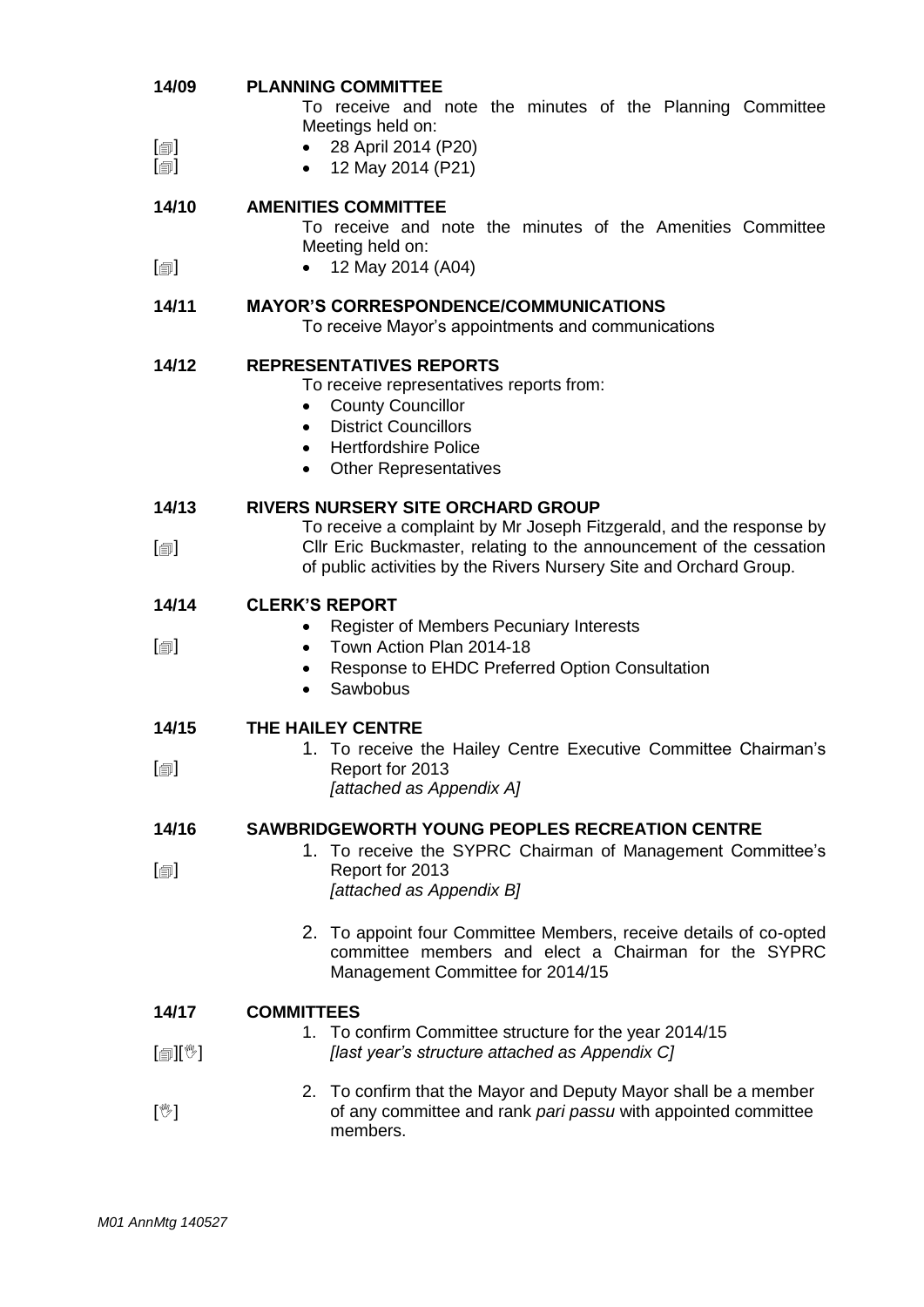- 3. To appoint Committee members for the year 2014/15
	- a. Planning
		- i. Delegation of authority to Chairman and Deputy
		- Chairman for the months of August and December ii. Town Action Plan Working Party

 $\mathbb{E}[\mathbb{E}^{\mathbb{I}}]$ 

- b. Amenities
	- i. Christmas Lights
- c. Finance & Policy
	- i. Appraisals & Appointments
	- ii. Communications

#### *[last year's appointments attached as Appendix D]*

#### **14/18 CHAMPIONS**

To appoint members as Champions for areas of Council responsibility

- 1. Allotments
- 2. Cemetery
- 3. Footpaths & Open Spaces
- 4. Recreation Areas and Skate Park
- 5. Floral Displays and Planters
- 6. Young People
- 7. Town Action Plan
- 8. Emergency Plan
- 9. Transport and Community Buses
- 10. Economic Development
- 11. Farmers' Market
- 12. Memorial Hall
- 13. Rivers' Heritage Group
- 14. Communications
- 15. Crime & Disorder
- 16. Remembrance Day
- $\lceil$  [ $\mathbb{I}$ ]  $\lceil \mathbb{V} \rceil$ *[last year's appointments attached as Appendix E]*

#### **14/19 REPRESENTATIVES**

To appoint/nominate representatives to serve on other organisations.

- 1. East Herts Citizens Advice Service
- 2. C.P.R.E.
- 3. Fawbert and Barnard Educ. Foundation (Sawbo & Harlow)
- 4. The Hailey Centre
- 5. Isabel Hospice
- 6. Mann Memorial Cottages
- 7. Pishiobury Park Liaison Group
- 8. Sawbridgeworth Orphanage in Sri Lanka
- 9. Sawbridgeworth Memorial Hall Trust
- 10. Sawbridgeworth Sports Association
- 11. Sawbridgeworth Town Centre Initiatives
- 12. Sawbridgeworth Town Twinning Association
- 13. Sawbridgeworth Trust
- 14. Sawbridgeworth Young Peoples Recreation Centre
- 15. Sawbridgeworth & District Council for Voluntary Service
- 16.Stop Harlow North Campaign

 $\mathbb{E}[\mathbb{E}^{\mathbb{I}}]$ 

*[last year's appointments attached as Appendix F]*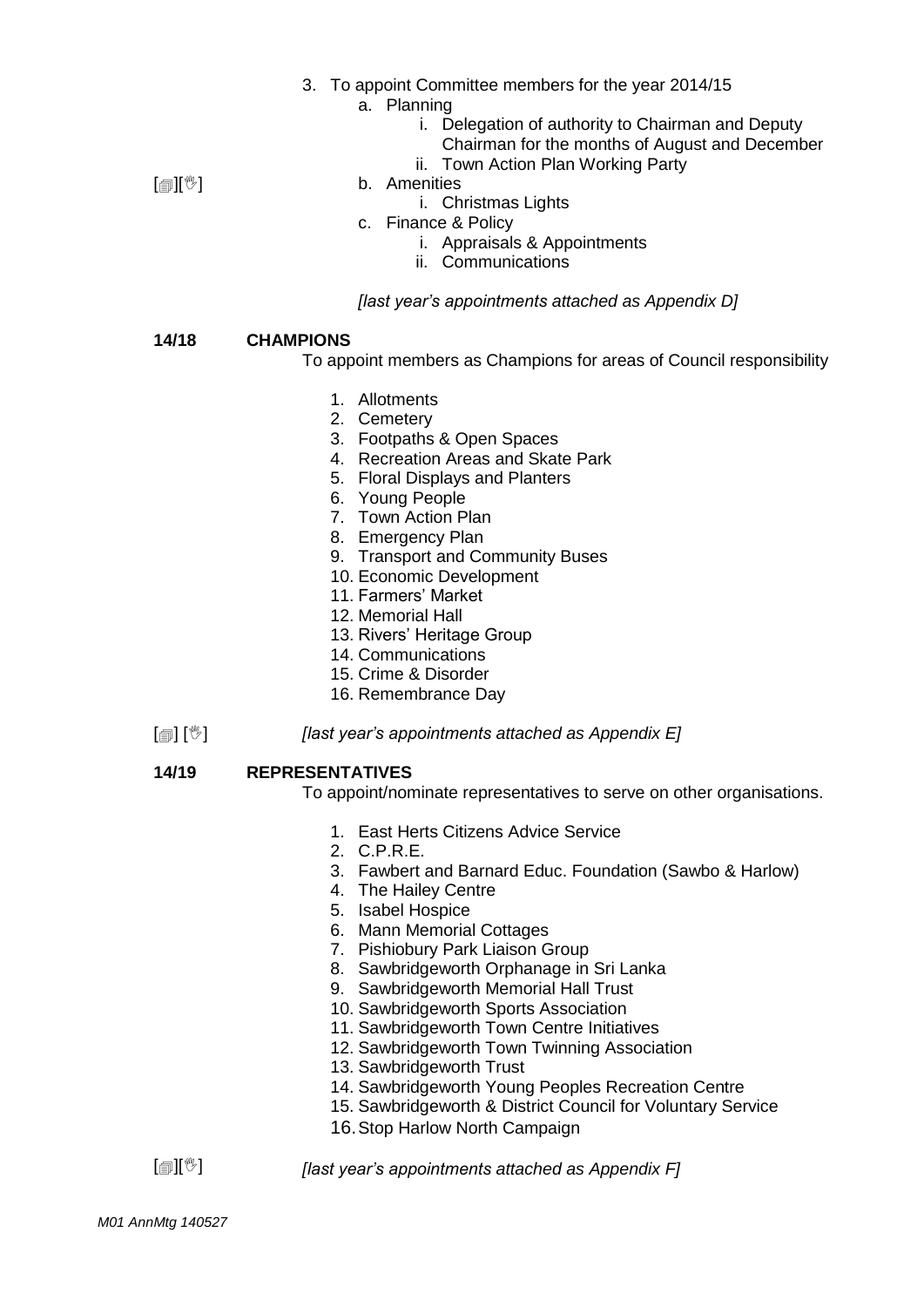| 14/20                      | <b>SUBSCRIPTIONS</b><br>To consider the payment of the Subscriptions for the year 2014/15                                                                                     |
|----------------------------|-------------------------------------------------------------------------------------------------------------------------------------------------------------------------------|
| $[\mathbb{S}][\mathbb{S}]$ | [schedule of subscriptions attached as Appendix G]                                                                                                                            |
| 14/21                      | <b>CALENDAR OF MEETINGS</b><br>To consider and approve the Calendar of Council and Committee<br>meetings for the year to June 2015                                            |
| $\mathbb{R}^n$ (a)         | [proposed schedule attached as Appendix H]                                                                                                                                    |
| 14/22                      | <b>SAWBRIDGEWORTH TOWN ACTION PLAN</b><br>To consider the next steps towards creating the Sawbridgeworth<br>Town Action Plan 2014-18.                                         |
| 14/23                      | <b>DEPOSIT &amp; CONSULTATION DOCUMENTS</b><br>To note receipt of following Documents for Noting and Consultation:<br>Electoral Review of Hertfordshire – public consultation |
| 14/24                      | <b>FINANCIAL REPORT</b><br>To note the current Financial Report                                                                                                               |
| 14/25                      | <b>ACCOUNTS FOR PAYMENT</b><br>To note accounts for payment                                                                                                                   |

# Members and their partners are invited to take a glass of wine (or a non alcoholic beverage) with the new Mayor after the evening's proceedings have concluded.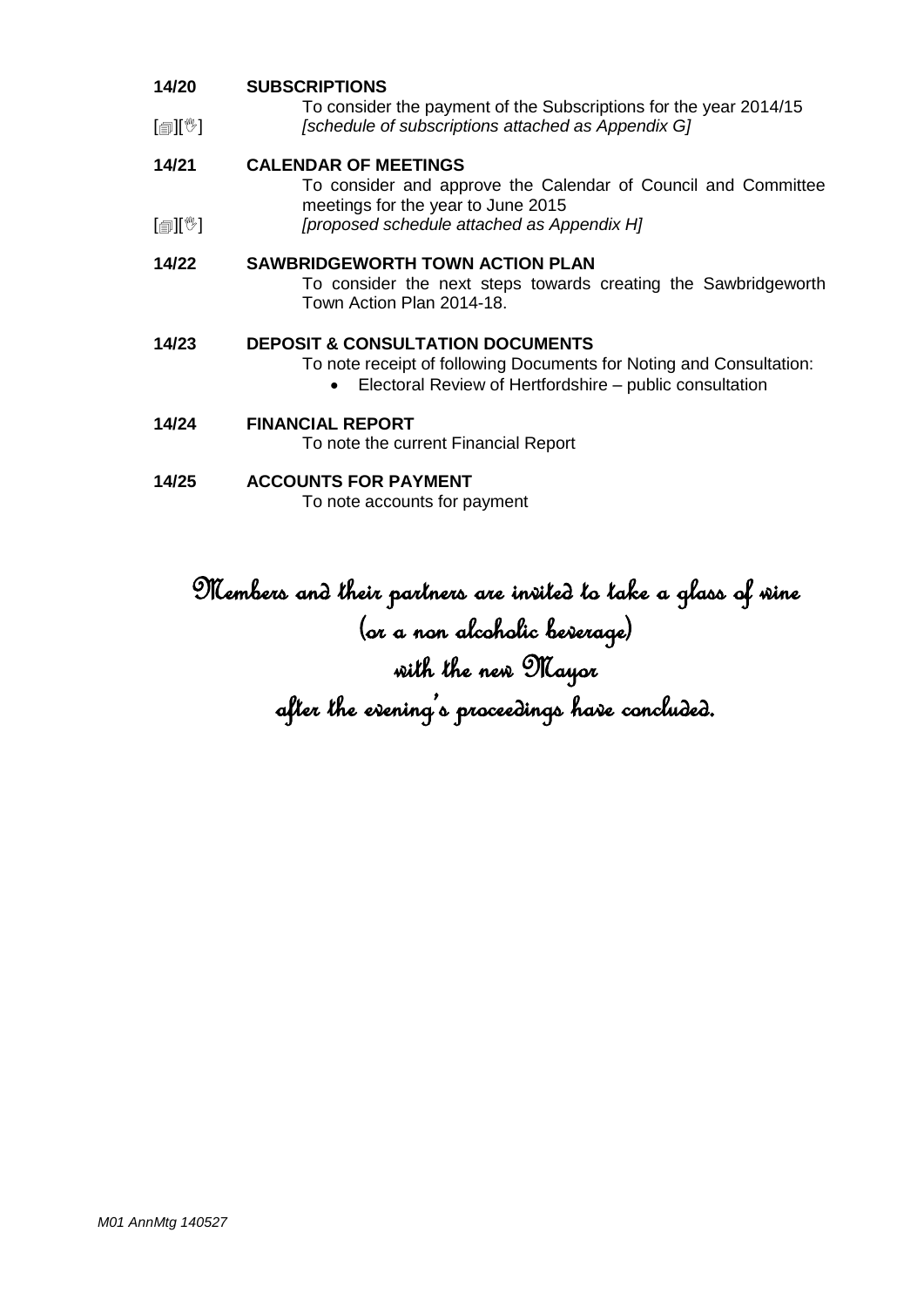# **FRIENDS OF THE HAILEY DAY CENTRE**

# **REPORT FOR THE YEAR 2013/14**

#### **Objects and Powers: The Trust is established for the benefit of older people in the Parish of Sawbridgeworth with the object of improving their quality of life.**

The Board met on five occasions during the period covered by this report and has dealt with matters relating to the efficient running of the Centre including reviewing the health and safety policy, financial management arrangements, staffing issues and rates of pay together with the upgrading of the Centre.

The serving Trustees are:

| Councillors - | Mrs. Angela Alder<br>Mrs. Pat Coysten<br>Mr. Peter Mitchell                                      | ) four year terms until May 2015  |
|---------------|--------------------------------------------------------------------------------------------------|-----------------------------------|
| Community -   | Mr. Colin Gill<br>Mr. Tony Fitch<br>Mr. Ralph Reed<br>Mr. Steve Robertson<br>Mr. Eric Buckmaster | ) three year terms until May 2014 |

The Trustees are very grateful to the Town Council for the grant towards the cost of utilities and to Hertfordshire County Council Health and Community Services for its grant towards staffing costs. During this year the Board was grateful for a grant from County Councillor Roger Beeching from his Locality budget towards the cost of a replacement of a wall mounted hot water heater in the kitchen. The Board gratefully acknowledges the contribution from all sources of financial support which are helping to keep the Centre a welcoming, attractive and vibrant place to visit for the older people of Sawbridgeworth.

The new build has opened up new ways of co-operation and mutual benefit between the Centre and Town Council for shared use of some of the facilities. One of the things I requested was wooden floor in the council chamber so that the Hailey people could enjoy tea dances and I am pleased to report that we have had a couple of such dances. One unfortunately had to be abandoned last October due to a power cut, however, we were able to hold the Christmas Fayre with the stalls in the council chamber and the refreshments in the main hall. Likewise the Town Council was able to use the Hailey Centre as an over flow as in the recent case of the District Plan consultation and this evening when the proposed plans are laid out for inspection and the kitchen is being used for catering purposes.

As last year I am able to report continuing success of the catering at the Centre and we fully acknowledge that it is very much due to Mrs. Gill's catering expertise and the wonderful support she receives from the volunteers who assist her with food preparation. The volunteers also serve the lunches week in and week out and without whom the Centre would not be able to survive. Incidentally, I am delighted to report that on a recent inspection by the environmental Health Officer that we have been upgraded from a four to a five star category. The test now will be to maintain that standard to ensure the same award next year.

The Management Committee has met regularly throughout the year and offered sound and practical advice to the Board which has been warmly received and acted upon.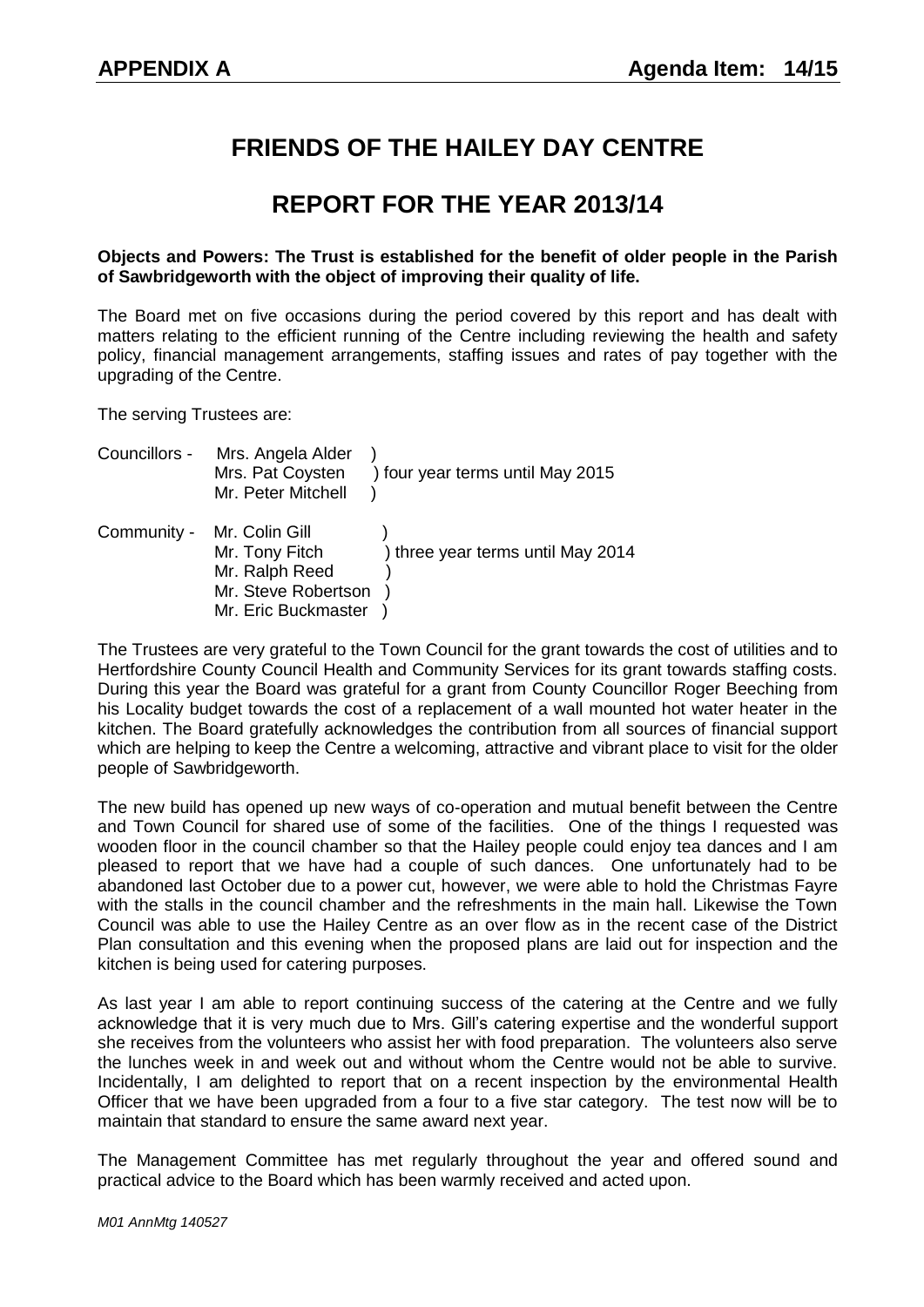In March the Board organised the annual "Thank you" lunch for our wonderful volunteers which was well attended by the volunteers plus their partners or friends. Mrs. Gill and her family cooked and served the delicious meal much to the enjoyment of all.

The Centre activities throughout the year have been well supported and the outings and events enjoyed to the full by Centre users and their friends. The Centre provided 4900 lunches this year, 600 users for the lunch time transport and 534 seats on food shopping trips, 15 days out and 2 holidays. The use of the community bust his year has decreased to the extent that the Centre no longer uses it as more people are making their own way to the Centre. We still cater for those who need transport either by volunteers picking them up or by the use of taxis. The Centre now runs two keep-fit sessions, on Mondays and Tuesdays each with a full complement of participants. The Silver Surfers on Thursday mornings is "manned" by volunteer instructors and has all slots filled. The whist, bingo, and art sessions along with craft and decoupage are also fully supported.

The quiz and film show afternoons continue to prove highly popular. The new Camera Club started two years ago has gone from strength to strength and apart from the fun and pleasure the members derive from the Club itself where they have been out and about taking photographs, some of which have been used as front covers for our monthly Newsletter, they have assisted with the fund raising activities at the Centre. At the Christmas Fayre they were taking family portraits, framing them ready to give as Christmas presents. They did a roaring trade and after expenses the surplus was given to the Centre. Many of the Centre users have taken advantage of the Camera Club in having their pictures taken for bus pass renewals. Two of the members photographed Centre visitors who needed to renew their bus passes and the Camera Club also provided a photography session at last years Mayor's Civic dinner in May.

The usual fund raising events such as the May Fayre, Summer Fete and Christmas fund raiser together with the various raffles throughout the year and the bi-monthly Farmers' Market have all contributed to the vitality of life at the Centre. All these activities have increased not only the income but raised the profile of the Centre and what it can offer to older people in Sawbridgeworth.

The visiting Chiropodist delivered 450 treatments this year, the Hearing Aid Specialist has attended the Centre on a regular basis and their professional expertise is very much appreciated by the people they serve. This year we have had to ask those using the Hearing Aid facility for a small contribution of 50p per visit to help cover some of the cost associated with running the Centre. The Centre Manager is continually looking to see where new activities might be introduced for the benefit of the Centre users.

In January the Centre held a special celebration lunch to commemorate twenty years since its launch. The lunch at the Hunters' Meet at Hatfield Heath was delicious and we were pleased to have the County Councillor Roger Beeching and his wife Jean enjoying the occasion with us. The function was a huge success and attended by nearly hundred of the regular users of the Centre.

The Centre has received regular press coverage over the twelve months giving a positive picture of a Centre for older people being active, leading fulfilled lives and enjoying themselves with much of this attributable to our present and former Managers with their vision for engaging older people in a proactive role.

The Board wishes to acknowledge with grateful thanks the valuable contribution of the volunteers who give over 200 volunteer "man" hours per month to the running of the Centre and without whose willing help the Centre would not be the vibrant and happy place it is today. The Board would also wish to place on record its thanks for the efforts of all staff who provided a friendly and welcoming environment for all visitors and users of the Hailey Centre throughout the period of this report.

Angela Alder Chairman of the Board of Trustees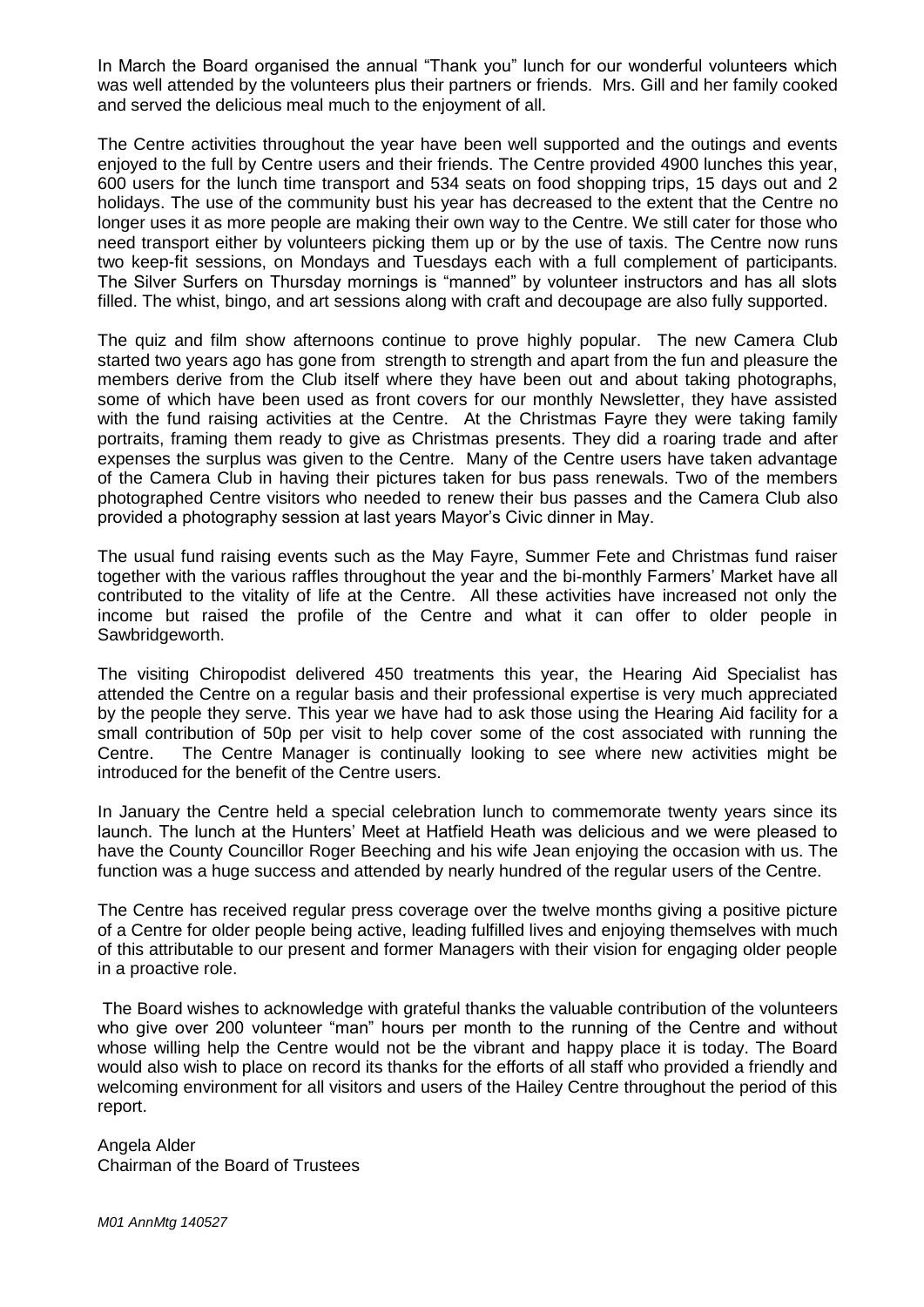### **SAWBRIDGEWORTH YOUNG PEOPLE'S RECREATIONAL CENTRE MANAGEMENT COMMITTEE (Charity Number 302466)**

## **REPORT FOR THE YEAR 2013/14**

#### **Objects and Powers**

**The purpose of the Centre is to help and educate the children and young people of Sawbridgeworth through their leisure time activities so to develop their physical, mental and spiritual capacities that they may grow to full maturity as individuals and as members of society and that their conditions of life may be improved.**

The Management Committee met on four occasions during the period covered by this report and has dealt with matters relating to the efficient running of the Centre.

The Management Committee consists of the following individuals

| Cllr. D. Filler - Chairman                          | (Appointed May 2012)     | ) Town       |
|-----------------------------------------------------|--------------------------|--------------|
| Cllr. Mrs. A. Alder - Hon. Secretary and Vice Chair | ) Council                |              |
| Cllr. T. Reeks                                      |                          | ) Appointees |
| Cllr. B. Rochester                                  | Resigned July 2013       |              |
| Cllr. Mrs. R. Buckmaster                            | Appointed September 2013 |              |

Mr. R. Alder – Hon. Treasurer (and the control of the suppointed ) Appointed Mrs. G. Hawkins ) by the Town Mrs. J. Kenny (2008) 2008 (2012) 2012 (2013) 2012 (2014) 2022 (2014) 2022 (2014) 2022 (2014) 2022 (2014) 2022 Mr. C. Lynch P.C. Ray Larcombe

Mrs. L. Dale – Centre Manager attends all Management Committee Meetings, manages the hall bookings, deals with problems, oversees the cleaning and sends out the invoices. She is paid a small honorarium.

The High Wych Pre-school Nursery continue to hire the Centre from Monday to Friday during school term time. The Management Committee is delighted to report that the Pre-school Nursery in its Ofsted report was categorised as Excellent.

The Management Committee is pleased to record the high level of hiring of the Centre which enables the Committee to finance additional facilities.

Last year the Management Committee refurbished the kitchen area with new cupboards and work tops. The next major refurbishment is replacement of the floor in the hall and stairwell as it has become cracked in places. It is the intention to apply for grants for this work to be done and to match it to the new floor in the entrance hall, kitchen and toilet areas which was replaced with new composition flooring last year. The life expectancy of the existing floor covering is only ten years and the Centre is over eighteen years old. The hall and stair well have been redecorated during this year from the Centre's own resources.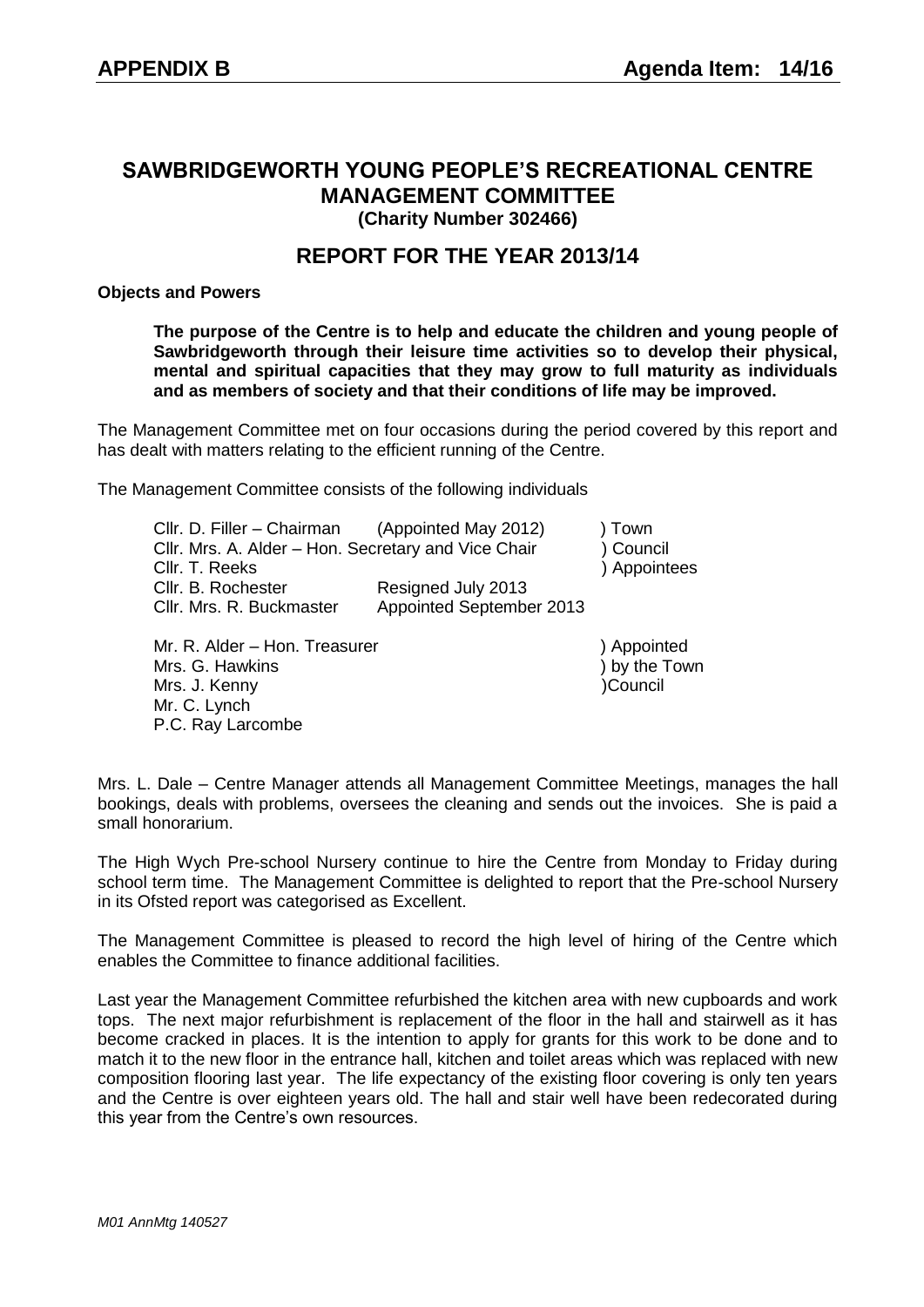The plan to alter the current changing rooms into a large workshop space has been on hold for some time, however, it is hoped to make some progress towards adapting this area during the coming year. The Management Committee will be having discussions on the various options open to them for better utilisation of this space.

We have again suffered vandalism this year and it is a troubling symptom of the times and needs constant vigilance on our part. Litter is another ongoing problem which despite providing additional litter bins is a continuing battle to keep the field clean.

We were pleased to accede to the request from the Town Council to provide parking spaces for the Town's busses and we were also delighted with the installation of cameras to ensure any anti social behaviour was recorded. Firm action will be taken by the Committee against any one committing an offence.

The Summer Play Scheme was fully booked for every session and waas again was well supported. The summer scheme will take place this year and at £5 per child per session. We have kept the daily charge at the same rate so that our local children can benefit from a safe and secure well run play scheme so that parents can have full confidence when sending their children to attend a professionally managed scheme.

The play equipment has been well maintained throughout the year and we are grateful for the regular inspection and litter picks carried out by the Town Ranger. The junior section of Sawbridgeworth Town Football Club continue to play regular football matches on the field which we are pleased to encourage as part of keeping our young people fit and healthy with regular physical activity. The Management Committee intend to upgrade the equipment in the small children's gated area by laying down a concrete area with road and hop scotch designs to encourage eye coordination. We also hope to install a small round about for the younger children to play on.

The standard of cleaning in the hall, kitchen, toilets and other areas has been well maintained thanks to Mrs. Dale the Centre Manager.

In conclusion the Management Committee wishes to record its grateful thanks to the Town Council for the generous grant and especially for the allocation of funding for the Play Scheme.

**Derek Filler Chairman April 2014**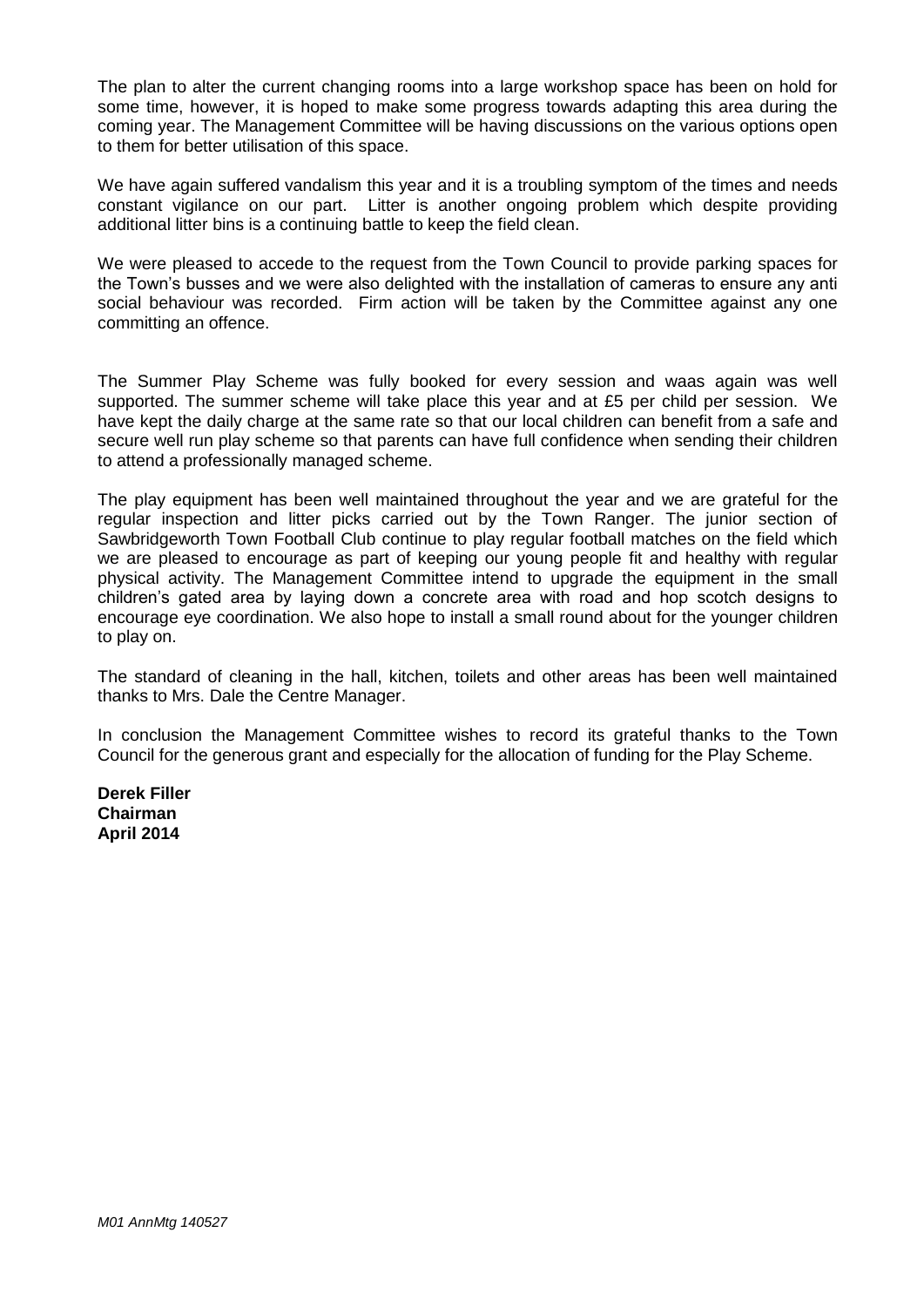# **Committee Structure & Members 2013/14**

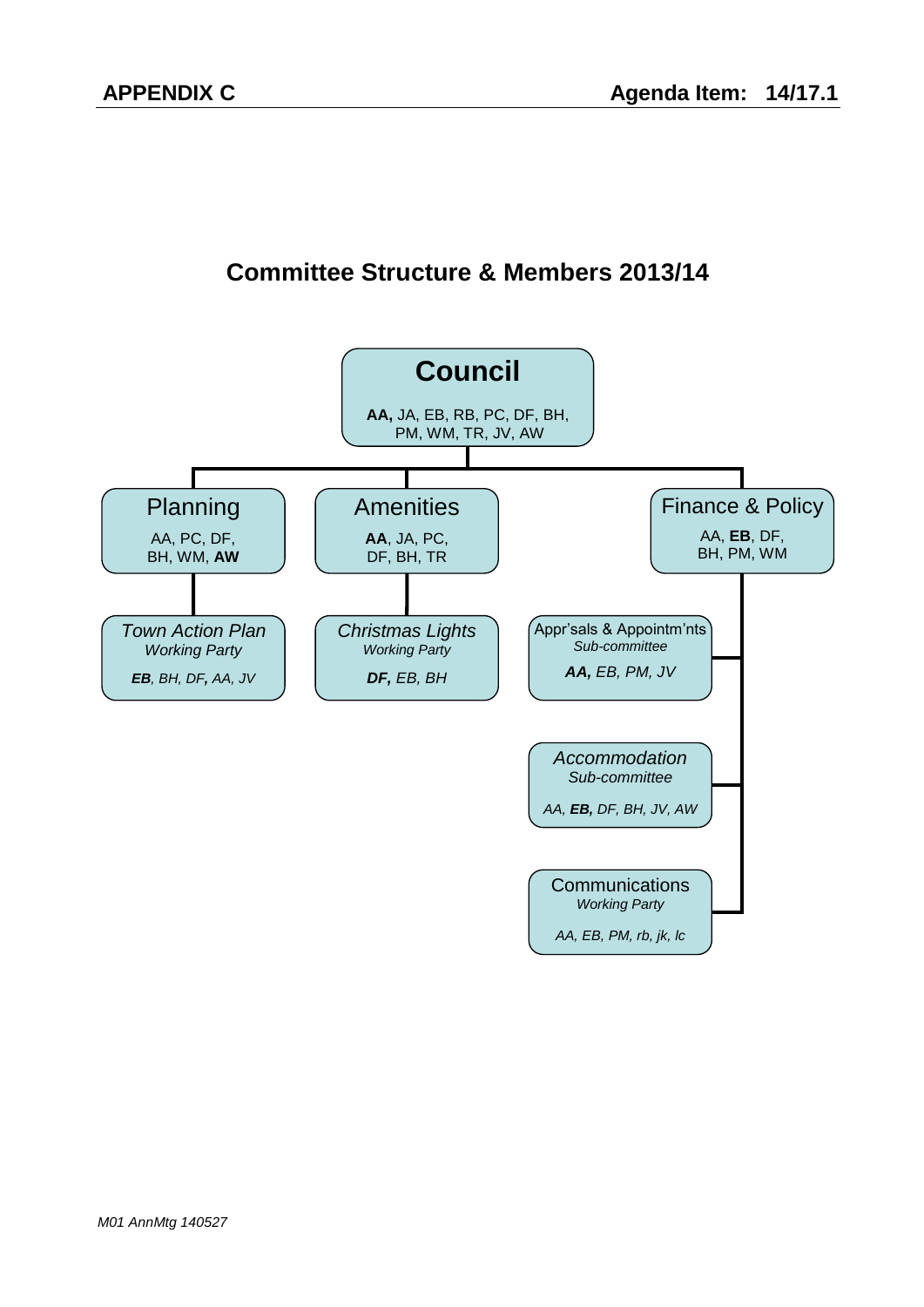## **Committee, Sub Cttee and Working Party Members 2013/14**

#### **Planning Committee**

- Cllr Alder
- **-** Cllr Coysten
- **Cllr Filler**
- **-** Cllr Hodges
- **-** Cllr Mortimer
- **Cllr Wincott**

#### **Town Action Plan Working Party**

- Cllr Alder
	- **Cllr Buckmaster**
	- Cllr Filler
	- Cllr Hodges
	- Cllr Vincent

#### **Amenities Committee**

- **Cllr Alder**
- Cllr Adams
- Cllr Coysten
- Cllr Filler
- Cllr Hodges
- Cllr Reeks

#### **Christmas Lights Working Party**

- Cllr Buckmaster
- **Cllr Filler**
- Cllr Hodges
- Cllr Rochester

#### **Finance & Policy Committee**

- Cllr Alder
- **Cllr Buckmaster**
- Cllr Filler
- Cllr Hodges
- Cllr Mitchell
- Cllr Mortimer

#### **Accommodation Sub Committee**

- Cllr Alder
- **Cllr Buckmaster**
- Cllr Filler
- Cllr Hodges
- Cllr Vincent
- Cllr Wincott

#### **Appraisals & Appointments Sub Committee**

- **Cllr Alder**
- Cllr Buckmaster
- Cllr Mitchell
- Cllr Vincent

#### **Communications Working Party**

- **•** Cllr Alder
- **Cllr Buckmaster**
- Cllr Mitchell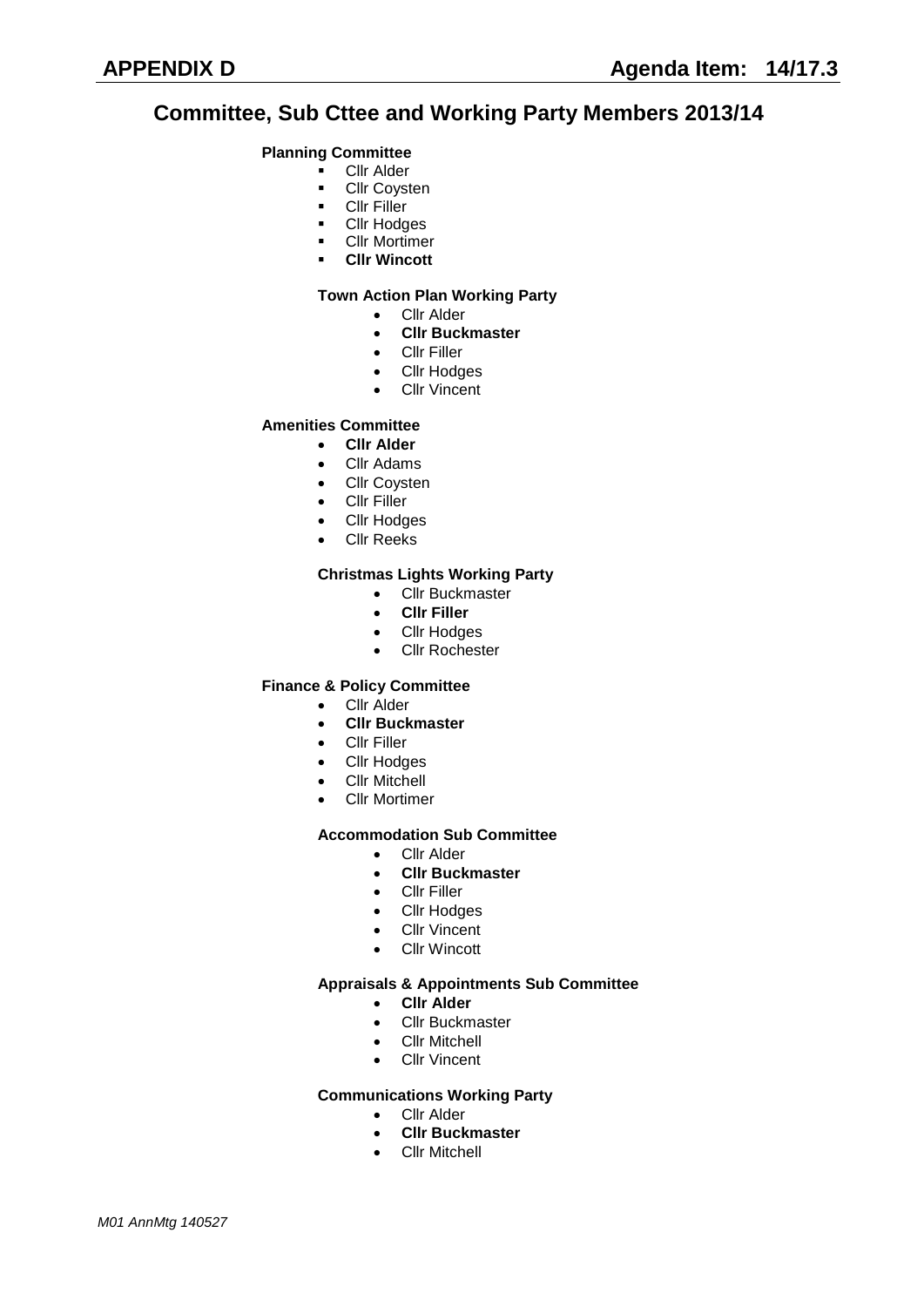## **Champions in 2013/14**

#### o **Allotments**

- **-** Cllr Buckmaster
- o **Cemetery**
	- **Cllr Vincent**
- o **Duckling Children's Centre**
	- **-** Cllr Mitchell
- o **Footpaths & Open Spaces**
	- **Cllr**
- o **Floral Displays / Planters**
	- **-** Cllr Coysten
- o **Young People**
	- **Cli**rs Mortimer & Reeks
- o **Town Action Plan Monitoring**
	- **Cllr Vincent**
- o **Emergency Plan**
	- **-** Cllr Hodges
- o **Farmer's Market**
	- **Cllr Rochester**
- o **Memorial Hall**
	- **-** Cllr Wincott
- o **Transport/ Community Buses**
	- **Cllr Filler**
- o **Town Initiatives**
	- **-** Cllr Alder

#### o **Communications**

- **Mayor and Clerk**
- o **Crime and Disorder**
	- **-** Cllr Mitchell
- o **Recreation Areas / Skate park**
	- **Not allocated**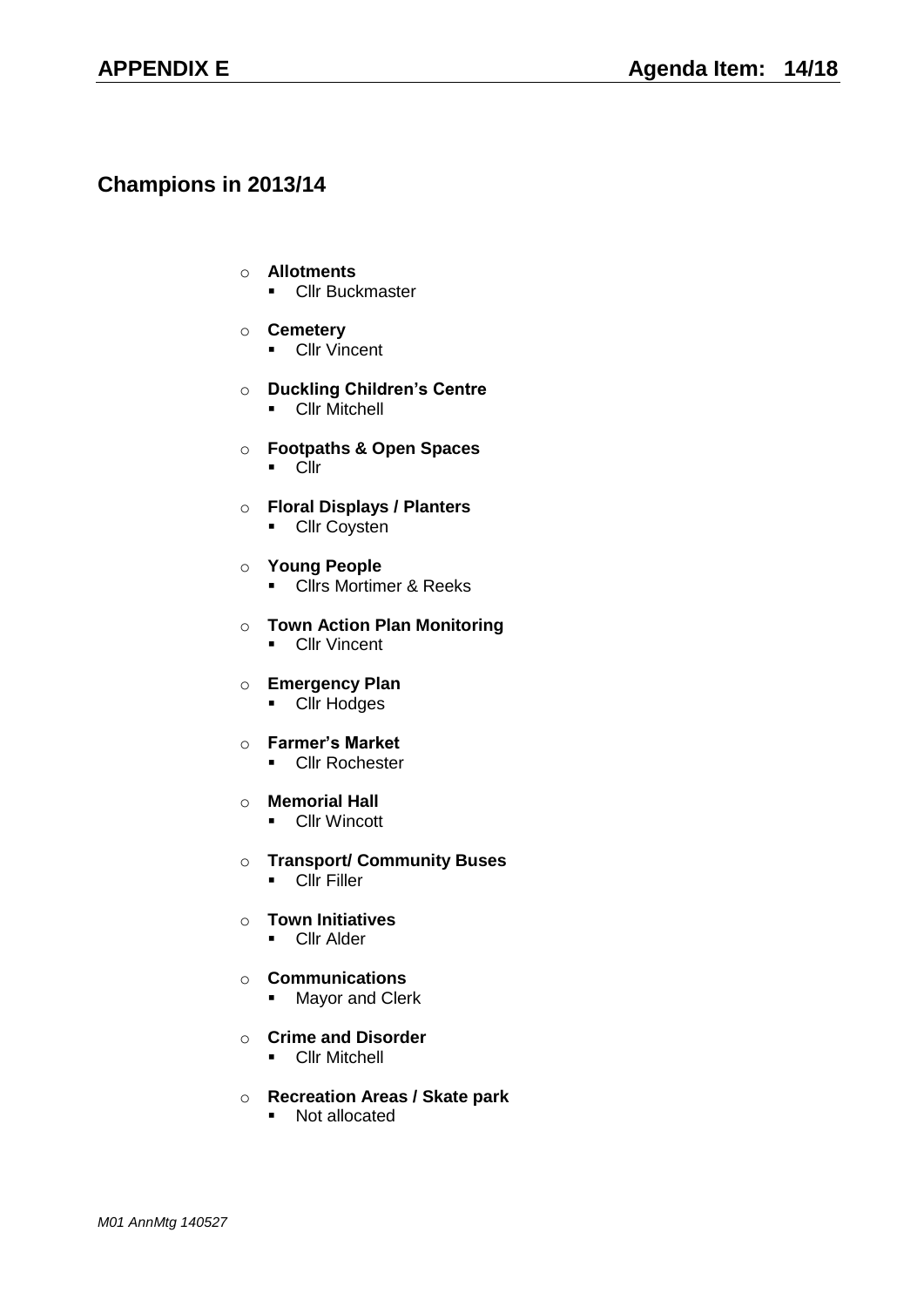# **REPRESENTATIVES**

- o **Citizen's Advice Bureau**
	- **-** Cllr Coysten
- o **C.P.R.E.**
	- **Cllr**
- o **Fawbert and Barnard Educational Foundation** 
	- **Harlow and Sawbridgeworth Cllr Vincent**
- o **Hayley Centre**
	- **Cllr Alder**
	- **Cllr Buckmaster**
- o **Isabel Hospice**
	- **Navor is ex-officio Patron**
- o **Mann Memorial Cottages**
	- **Cllr Vincent (Term of Office to run from 2011 to 2014)**
	- **Mrs I Theobald (Term of Office to run from 2011 to 2014)**
- o **Pishiobury Park Liaison Group**
	- **Cllr**
- o **Sawbridgeworth Orphanage in Sri Lanka**
	- **-** The Mayor
- o **Sawbridgeworth Memorial Hall Trust** 
	- **-** Cllr Wincott
- o **Sawbridgeworth Sports Association**
	- **-** Cllr Hodges
- o **Sawbridgeworth Business Association** 
	- **Cllr Alder**
- o **Sawbridgeworth Town Twinning Association**
	- **The Mayor**
- o **Sawbridgeworth Trust** 
	- **Mrs M Ashdown**
	- **Niss M Wolfson**
	- **Mr J Dickson**
	- Cllr J Vincent (Term of Office to run from 2011 to 2014)
	- **Cllr A Alder**
- o **Sawbridgeworth Young Peoples Recreation Centre**
	- **Cllr Alder**
	- **Cllr R Buchmaster**
	- Cllr Filler as Chairman
	- **Cllr Reeks**
- o **Sawbridgeworth & District Council for Voluntary Service**
	- **Cllr Alder**
	- **-** Cllr Coysten
	- **Cllr Vincent**
- o **Stop Harlow North**
	- **-** Cllr Buckmaster
	- **Cllr Alder**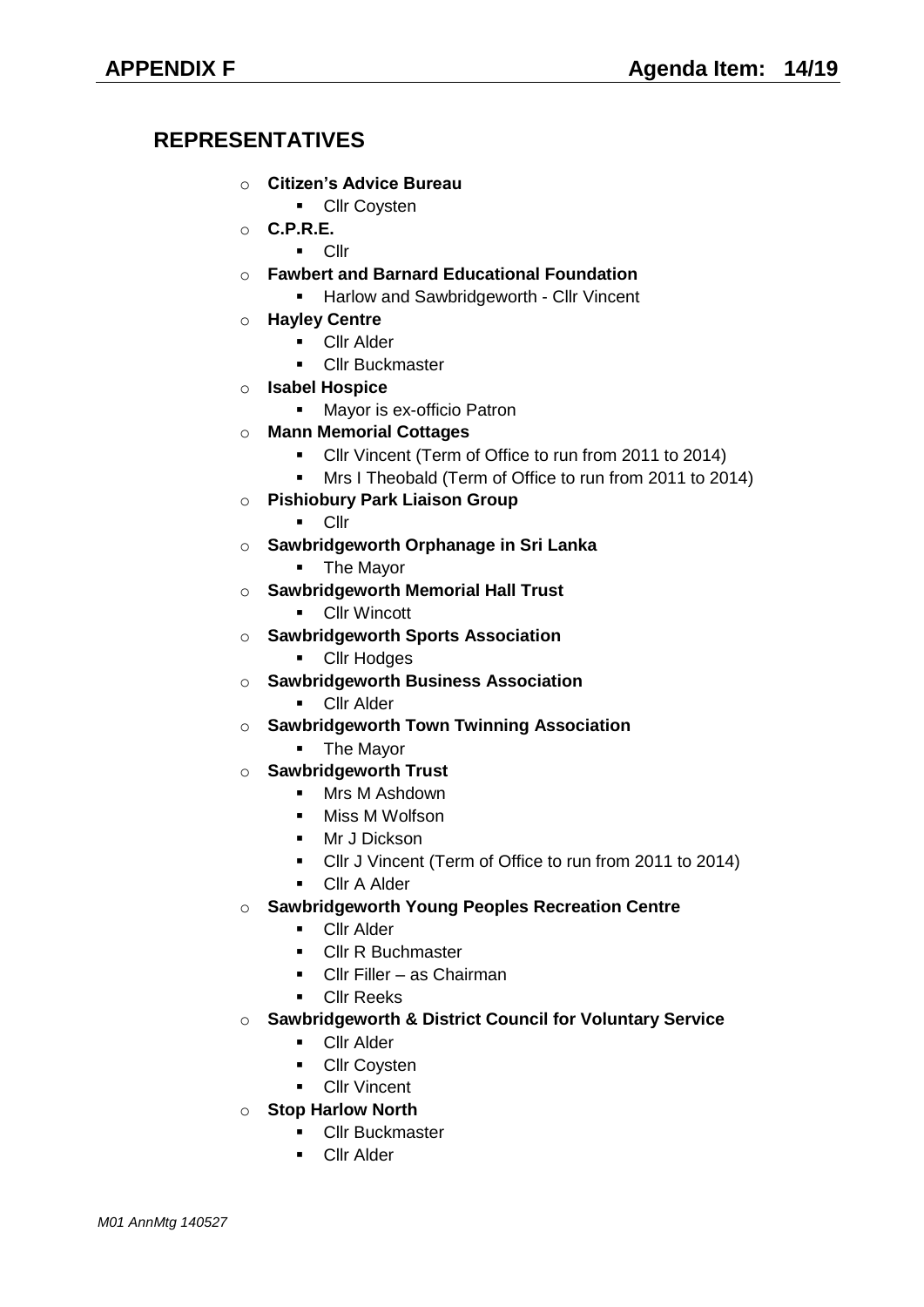# **SUBSCRIPTIONS**

|           |                                                                                                                    | <b>Resolved</b><br>2013/14 | <b>Proposed</b><br>2014/15 |
|-----------|--------------------------------------------------------------------------------------------------------------------|----------------------------|----------------------------|
|           | <b>Clerks &amp; Councils Direct</b>                                                                                | 11.00                      | 12.00                      |
| $\bullet$ | Council for the Protection of Rural England<br>(CPRE)                                                              | 40.00                      | 45.00                      |
| $\bullet$ | National<br>Association of Local Councils<br>Hertfordshire Association of Parish and Town<br>Councils (NALC/HAPTC) | 1,415.00                   | 1,425.00                   |
|           | • Open Spaces Society (Direct Debit)                                                                               | 40.00                      | 45.00                      |
| $\bullet$ | Society of Local Council Clerks (SLCC)                                                                             | 300.00                     | 330.00                     |
| $\bullet$ | Stop Harlow North.                                                                                                 | 100.00                     | 100.00                     |
| $\bullet$ | Institute of Local Council Management                                                                              | 60.00                      | 60.00                      |
|           | <b>CDA for Hertfordshire</b>                                                                                       | 30.00                      | 30.00                      |
|           | • Stop Stansted Expansion                                                                                          | 50.00                      | 50.00                      |